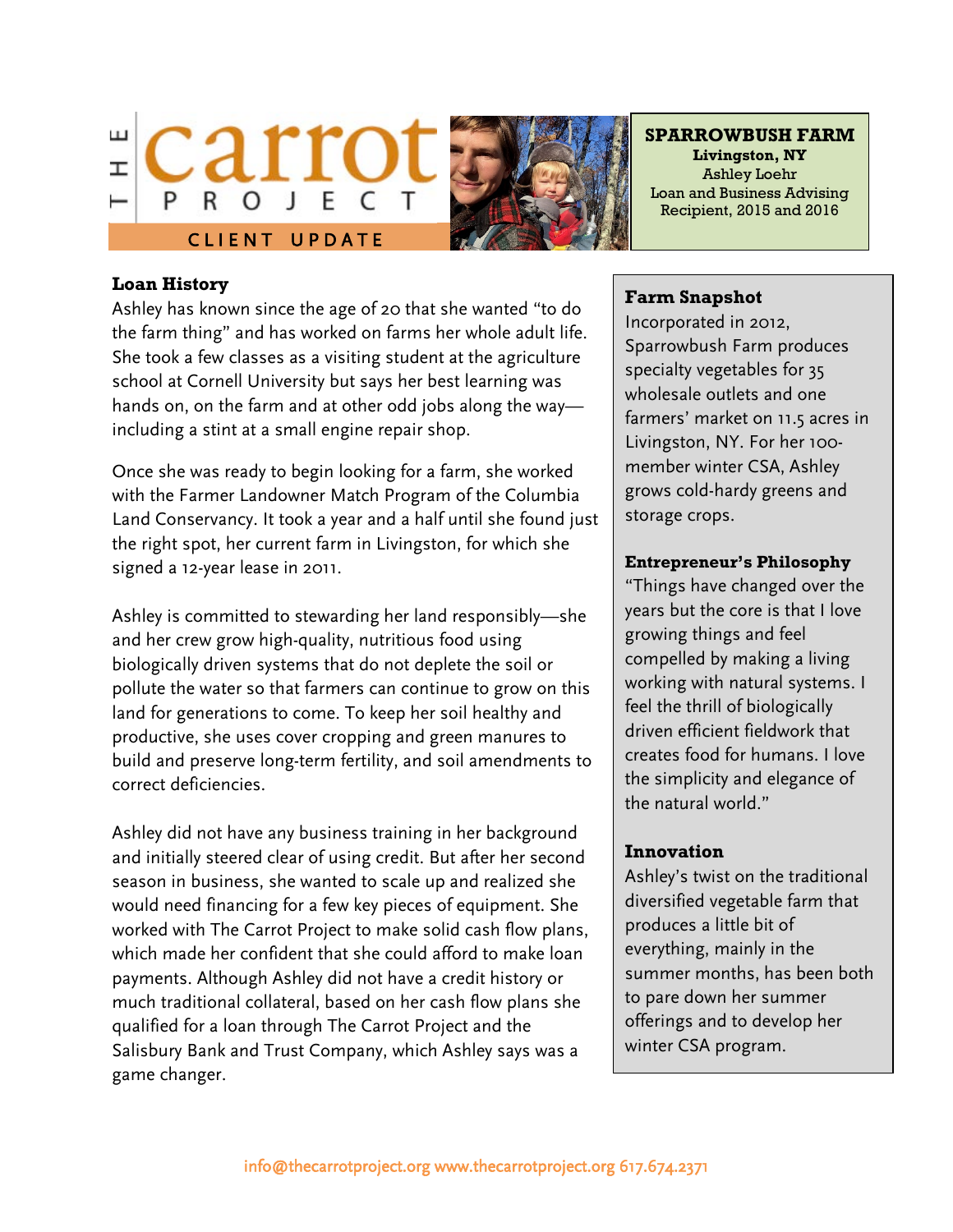## **Overview of Outcomes**

With that first loan from The Carrot Project, Ashley was able to scale up from three to six acres of vegetable production in a single season. Two years later, Ashley saw that if she could make the jump to 12 acres of vegetable production, she could supply bigger wholesale contracts. To do so, she would need to be able to transplant and harvest root vegetables mechanically. She applied for and received a New York New Farmer grant for equipment to transplant and harvest root vegetables mechanically, but the catch was that the grant would only reimburse her after she made the purchases. Ashley did not have the necessary cash on hand, so she took out another Carrot Project loan to buy the new equipment and successfully scale her production up.

In addition to providing financing at these two critical junctures, which helped Ashley make significant production jumps, The Carrot Project has also provided technical assistance that bolstered Ashley's financial literacy. She has developed a more robust financial management tracking system that supports the growth of her business, and she adheres strictly to the cash flow plan that she now understands how to generate for each season.

## **Refining the Business**

Before starting her own business, Ashley worked on many farms that grew a diverse array of crops and saw that it was very difficult to do anything particularly well when doing so many different things. She says she "yearned to develop simple and efficient production systems and focus my efforts so that I could do an excellent job growing a smaller number of vegetables."

Even with that resolution, she started out growing more crops than she does now and has slowly pared down, basing her choices on the ones with the highest profit margins, customer surveys, pest issues, field conditions, and labor. That pared-down list, which includes her favorite crops—greens, herbs and roots—lent itself well to a winter CSA. There are difficulties with storing vegetables through the winter—for example, the vegetables have to be healthy and pristine when harvested, as any underlying moisture or nutrient imbalances will surface after a few months.

But the advantages of the winter CSA are numerous. When she started her own farm, she had as a goal to "even out the workload across the year, be less of a crazy person in the summer and less of a recluse in the winter." In addition, the winter CSA enables her to offer year-round employment to her crew, improving retention—which is at 100% this year. Now that the winter CSA membership is up to her goal of 100 families, and holding steady, she can maintain a more even cash flow throughout the year.

Part of Ashley's soil-building crop rotation includes a growing a small amount of heirloom grain, to generate seed stock and to test various grains for baking bread. As she builds up her seed reserves and prepares to grow larger quantities of grain, she also recently purchased a